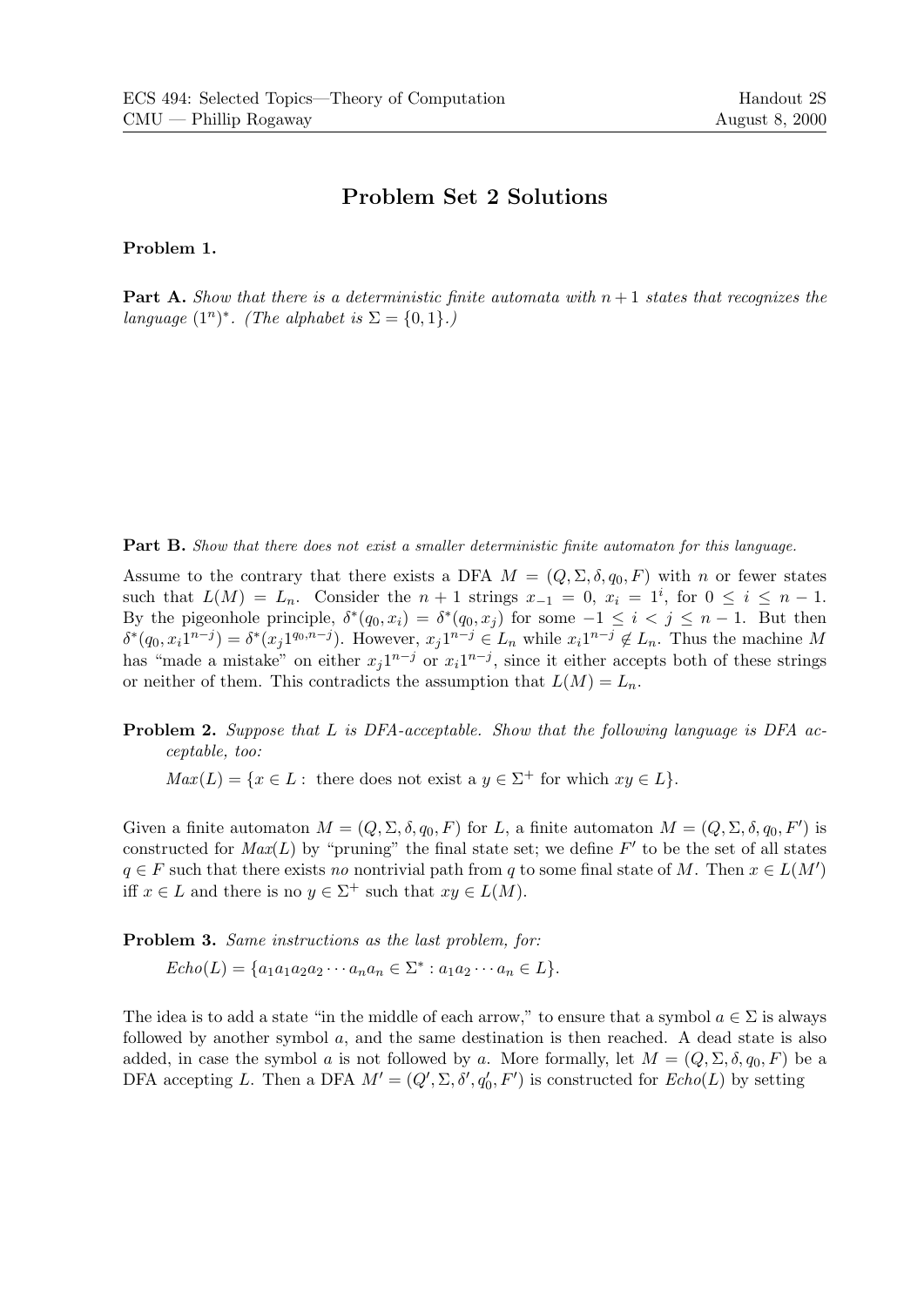$$
Q' = Q \cup Q \times \Sigma \cup \{dead\},
$$
  

$$
\delta'(q, \sigma) = (q, \sigma) \text{ for } q \in Q,
$$
  

$$
\delta'((q, \sigma), \tau) = \begin{cases} \delta(q, \tau) & \text{if } \sigma = \tau \\ dead & \text{if } \sigma \neq \tau \end{cases},
$$
  

$$
q'_0 = q_0, \text{ and}
$$
  

$$
F' = F.
$$

It easy to see that this construction is correct; it can be formally argued by induction.

Problem 4. Page 85, Exercise 1.12.

Part A.

| state | $\it a$ |    |
|-------|---------|----|
|       | $2\}$   |    |
| 2}    |         | 21 |
|       |         |    |
|       |         |    |

Part B.

Similarly ...

Problem 5. Construct a regular expression for each of the languages from Problem Set 1, problem 1: